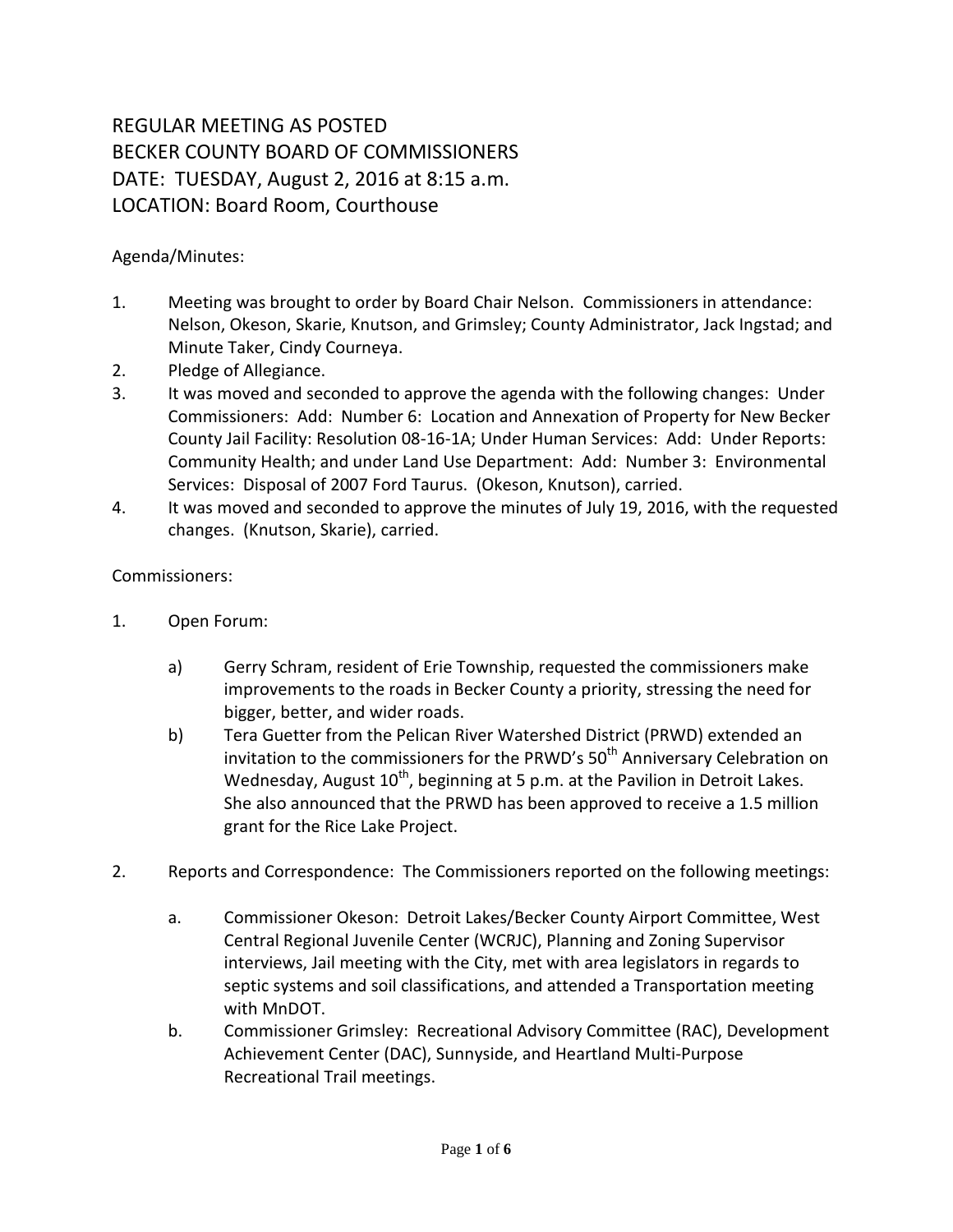- c. Commissioner Nelson: Sunnyside, Economic Development Authority (EDA), Becker County Soil & Water Conservation District (BCSWCD), and met with the City of Detroit Lakes regarding the Detroit Mountain and Mountain View Recreation Areas in respect to the Greater MN Regional Parks and Trails Legacy grant funding.
- d. Commissioner Skarie: Becker County Children's Initiative, Lakeland Mental Health, Planning and Zoning Supervisor position interviews, and Fair Board.
- e. Commissioner Knutson: Recreational Advisory Committee (RAC), Prairie Lakes Municipal Solid Waste Authority (PLMSWA), and Mahube-OTWA.
- 3. Appointments: There were none.
- 4. It was moved and seconded to approve the Annual West Central Regional Juvenile Center Cooperative Agreement, for Becker County to purchase three (3) beds for 2017, for a total amount of \$250,500.00 for the year, as outlined in said agreement. (Okeson, Knutson), carried.
- 5. County Administrator, Jack Ingstad, provided an overview on Major Adjustments and Assumptions for the 2017 budget, noting the largest increases coming from salary and insurance adjustments, along with outside inmate boarding. He suggested that unless the department heads are proposing any significant changes or increases, that the budget review process go through the Finance Committee and then to the full Board. He also noted that the maximum levy will need to be set by the Board meeting of September 20, 2016, with notification to the State due by September 30, 2016.
- 6. It was moved and seconded to approve Resolution 08-16-1A, that Becker County has determined the site for the new Correctional Facility, with the new facility to be constructed on the Becker County owned land tract north of Detroit Lakes on T.H. 59 and Hillcrest Road; and authorizes the County Administrator to prepare and submit a petition for annexation and an application for a zoning change to the City of Detroit Lakes for the property, as outlined in said resolution. (Knutson, Okeson), carried.

Finance Committee Minutes: Mary Hendrickson presented:

- 1. It was moved and seconded to approve the Regular Claims, Auditor Warrants, and Over-90 Claims, as presented:
	- a. Auditor's Warrants (Tuesday Bills):
		- i.  $07/20/2016$  in the amount of \$275,224.40;
		- ii.  $07/26/2016$  in the amount of \$ 31,214.46;

for a total amount of  $\qquad \qquad$  \$ 306,438.86

- b. Over 90-Days:
	- i. AmeriPride two (2) invoices, for a total of \$126.35 (invoices misplaced);
	- ii. Anytime Towing & Repair, in the amount of \$110.00 (invoice just turned in);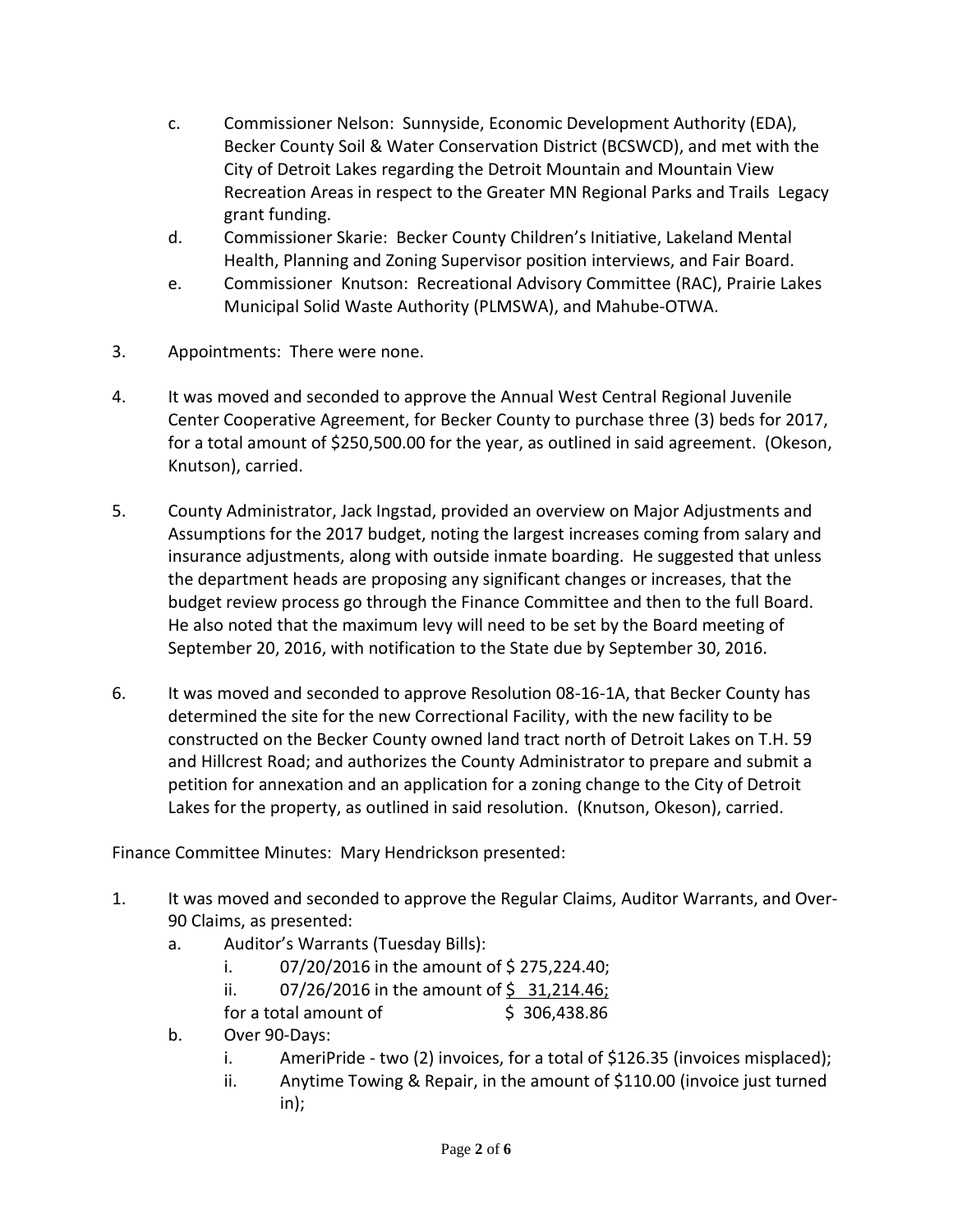- iii. Beug's Ace Hardware two (2) invoices, for a total of \$49.48 (invoice just received);
- iv. DL Towing, in the amount of \$159.50 (invoice just turned in);
- v. MN Metalworks, Inc., in the amount of \$85.90 (invoice just received);
- vi. Webber Family Motors two (2) invoices, for a total of \$12,754.24 (insurance claim issue);

(Skarie, Okeson), carried.

- 2. It was moved and seconded to approve the Cisco Phone System Smartnet Renewal, at the low quote of \$1,443.17 from Marco of Detroit Lakes, MN. (Knutson, Skarie), carried. It was noted that there was a reduction of \$654.89 off the original low quote of \$2,098.46, due to the removal of coverage for the ASA5510 firewall for county computers, as it is scheduled for replacement in 2017.
- 3. It was moved and seconded to purchase one (1) Thinkpad T460s Laptop at a cost of \$940.00 and one (1) Thinkpad Yoga Tablet at a cost of \$1,190.00 for the IT Department, from SHI International Corporation, and at State contract price. (Knutson, Okeson), carried.
- 4. It was moved and seconded to approve the payment of \$3,132.00 for the Minnesota Counties Computer Cooperative (MCCC) 2016 3rd Quarter dues, for ACS CAMAUSA Maintenance and Support (July 1 – September 30, 2016). (Knutson, Skarie), carried.
- 5. It was moved and seconded to approve the ArcGIS Server Upgrade to 10.4.1, as presented, at a total cost of \$1,100.00, from ProWest & Associates of Walker, MN. (Okeson, Skarie), carried.

Auditor-Treasurer: Mary Hendrickson presented:

- 1. It was moved and seconded to approve the Temporary 1-4 Day Liquor License for Detroit Mountain Recreation Area, Inc., for operations at Detroit Mountain Recreation Area on August 26, 2016, in Erie Township. (Okeson, Grimsley), carried.
- 2. It was moved and seconded to accept the May 2016 Cash Comparison and Investment Summary, as presented. (Grimsley, Knutson), carried.
- 3. It was moved and seconded to approve Resolution 08-16-1B, to hereby approve the application for the repurchase of Tax Forfeited Lands for Jill Duis-Jenkins, for Parcel Number: 19.0473.000, as presented, and with the repurchase price of \$5,036.00 to be paid in full

upon approval. (Grimsley, Skarie), carried.

Veteran Services: Lauri Brooke presented:

1. It was moved and seconded to approve Resolution 08-16-1F, to enter into a grant agreement with the MN Department of Veterans Affairs (MDVA), to conduct the County Veterans Service Office Operational Enhancement Grant Program, with the grant amount at \$10,000.00, and to accept the revised budget, as presented. (Grimsley, Knutson), carried.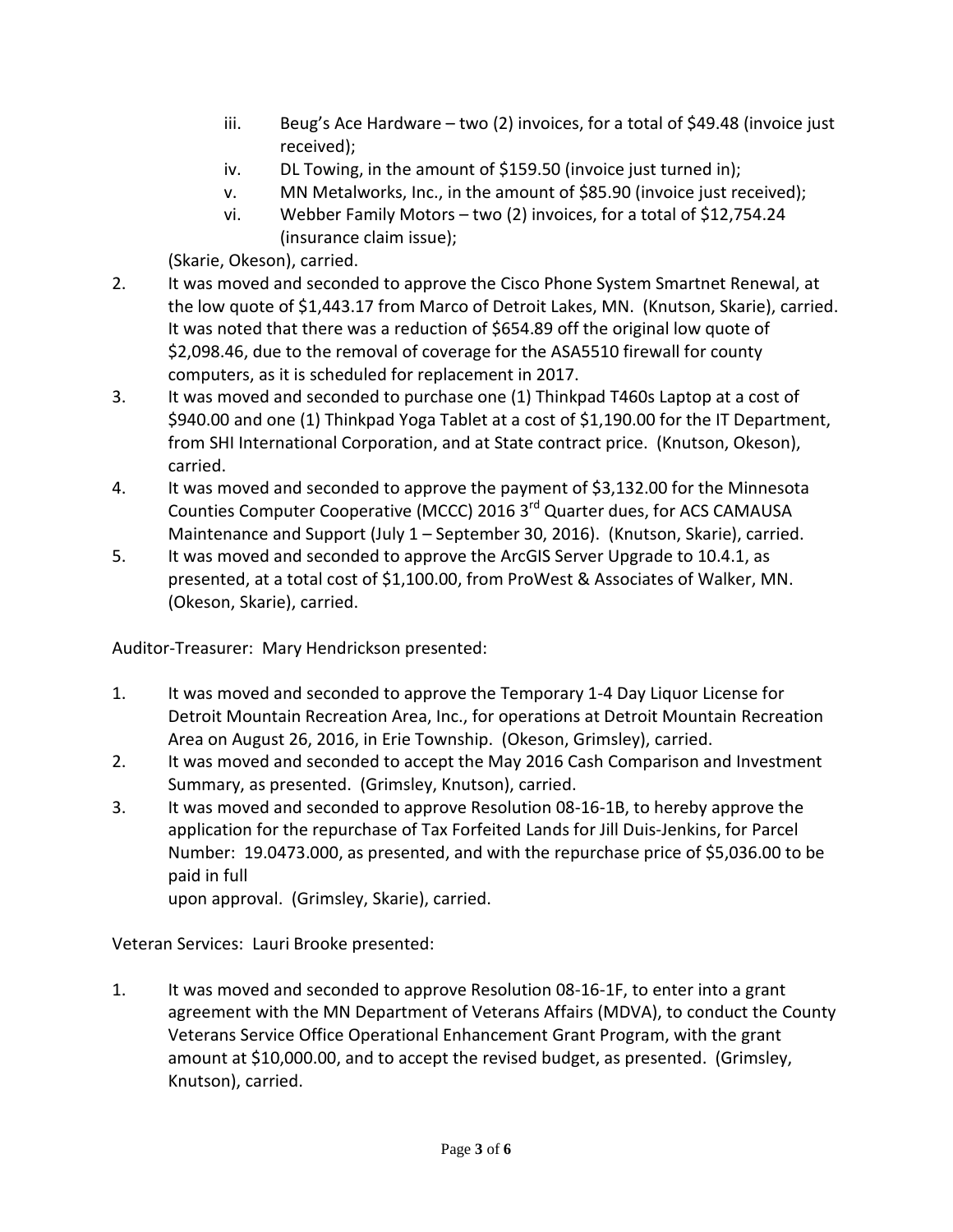Emergency Management: Craig Fontaine presented:

- 1. It was moved and seconded to accept the 2016 Emergency Management Performance Matching Grant in the amount of \$26,373.00, as presented. (Knutson, Skarie), carried.
- 2. On behalf of the Emergency Communications Network (CODE-RED), Craig Fontaine presented Becker County with a "CODE-RED" Hero Award and Plaque, in recognition of Becker County's use of the CODE RED system in March 2016, for the evacuation of Callaway, MN, following a train derailment.

Human Services: Denise Warren presented:

- 1. It was moved and seconded to accept the Human Services reports for Adult Services, Child and Family Services, Child Support, Community Health, Financial Services, Mental/Chemical Dependency (MCD), and Transit, as presented. (Grimsley, Skarie), carried.
- 2. It was moved and seconded to approve the Human Services claims for Human Services, Community Health, and Transit, as presented. (Skarie, Grimsley), carried.

Highway: Jim Olson presented:

1. It was moved and seconded to approve Resolution 08-16-1C, to support the efforts of the City of Detroit Lakes and the Pelican River Watershed District (PRWD) in its Clean Water grant application to the State of Minnesota Board of Soil and Water Resources (BWSR), for the construction of various storm water collection and treatment improvements; and to work cooperatively with the City and Watershed to develop and implement the proposed storm water improvements to West Lake Drive, as presented. (Grimsley, Okeson), carried.

Land Use Department: Planning & Zoning: Steve Skoog presented:

1. It was moved and seconded to approve Resolution 08-16-1D, as presented, that Becker County elects to regulate Temporary Family Health Care Dwellings through already existing permitting standards of the Becker County Zoning Ordinance; and pursuant to the authority granted by Minnesota Statutes, Section 394.307, Subdivision 9, the County of Becker opts-out of the requirements of Minnesota Statute 394.307, which defines and regulates Temporary Family Health Care Dwellings. (Knutson, Okeson), carried.

Land Use Department: Parks & Recreation: Steve Skoog and Guy Fischer presented:

1. It was moved and seconded to approve Resolution 08-16-1E, that Becker County supports the Cooperative Agreement with the City of Detroit Lakes, for the purposes of developing and implementing recreational and facility improvements at the Detroit Mountain Recreation Area and Mountain View Recreation Area; and approves the agreement, with the changes, as discussed; with it noted that any future grant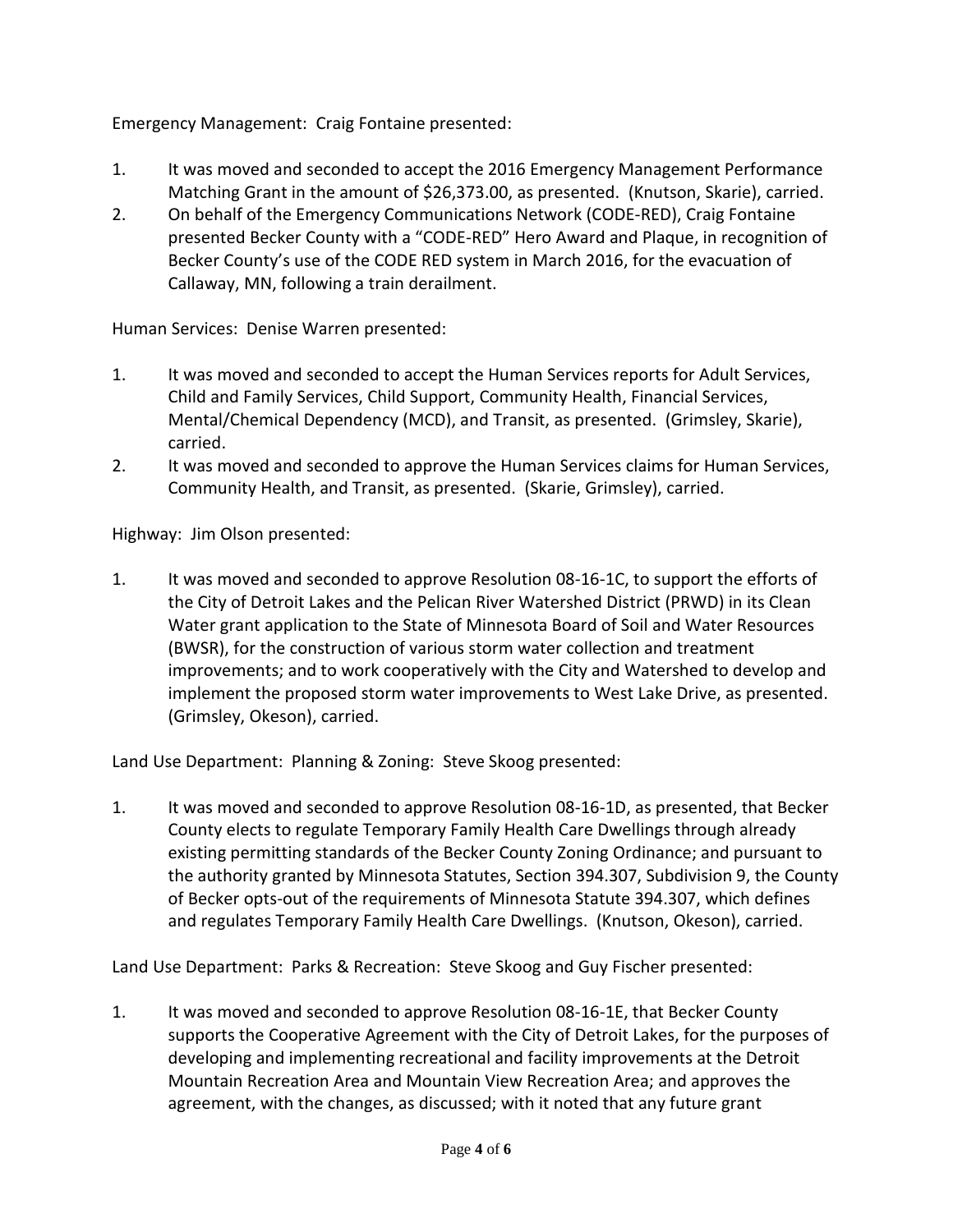applications for the project on any county-owned property be reviewed and approved by the Becker County Board of Commissioners. (Okeson, Grimsley), carried.

Land Use Department: Environmental Services: Steve Skoog presented:

- 1. It was moved and seconded to approve the disposal of two county vehicles as follows:
	- a. Environmental Services 2007 Blue Ford Taurus VIN #: 1FAHP53U77A144373: Vehicle was totaled and has been bought and removed by the insurance company, with the insurance settlement to Becker County at \$3,830.07; and
	- b. Highway 2007 Silver Ford Taurus VIN #: 1FAHP53U77A144375: Vehicle has been deemed condemned due to a bad motor and will be sold by public auction. (Knutson, Okeson), carried.

Detroit Lakes/Becker County Joint Airport meeting:

- 1. Those present included all of the county commissioners; County Administrator, Jack Ingstad; Detroit Lakes City Council members, including Aldermen Zeman, Schurman, Imholte, Waller, Sukke and Boeke; Detroit Lakes City Mayor Matt Brenk; Airport Commissioner, Mark Hagen; City Administrator, Kelcey Klemm; and Brian Page from Mead & Hunt. Chair Nelson welcomed everyone and then asked Mayor Brenk to convene their meeting.
- 2. Mayor Brenk called the Special Joint Meeting of the Detroit Lakes/Becker County Airport to order. He then turned the meeting over to Mark Hagen, Chair of the Airport Commission.
- 3. Airport Commission Chair, Mark Hagen, Brian Page from Mead & Hunt, and City Administrator, Kelcey Klemm, provided information on the proposal for the Airport Runway Expansion Project.
- 4. Following discussion, the Detroit Lakes City Council approved their resolution, Resolution # 2016, to approve and authorize the City of Detroit Lakes to submit an application for funding through the Federal Aviation Administration (FAA) for the Airport Runway Expansion Project, and also authorized the City Administrator to execute the agreements and related documents, as necessary to obtain such funding.
- 5. The Board of Commissioners had further discussion on whether to approve moving forward at this time and it was suggested that a decision be made today, whether it's for financial support and/or overall support of the project. It was noted that the initial deadline for submission of the grant to the FAA was July 1, 2016; however, an extension was granted now until the end of August, 2016.